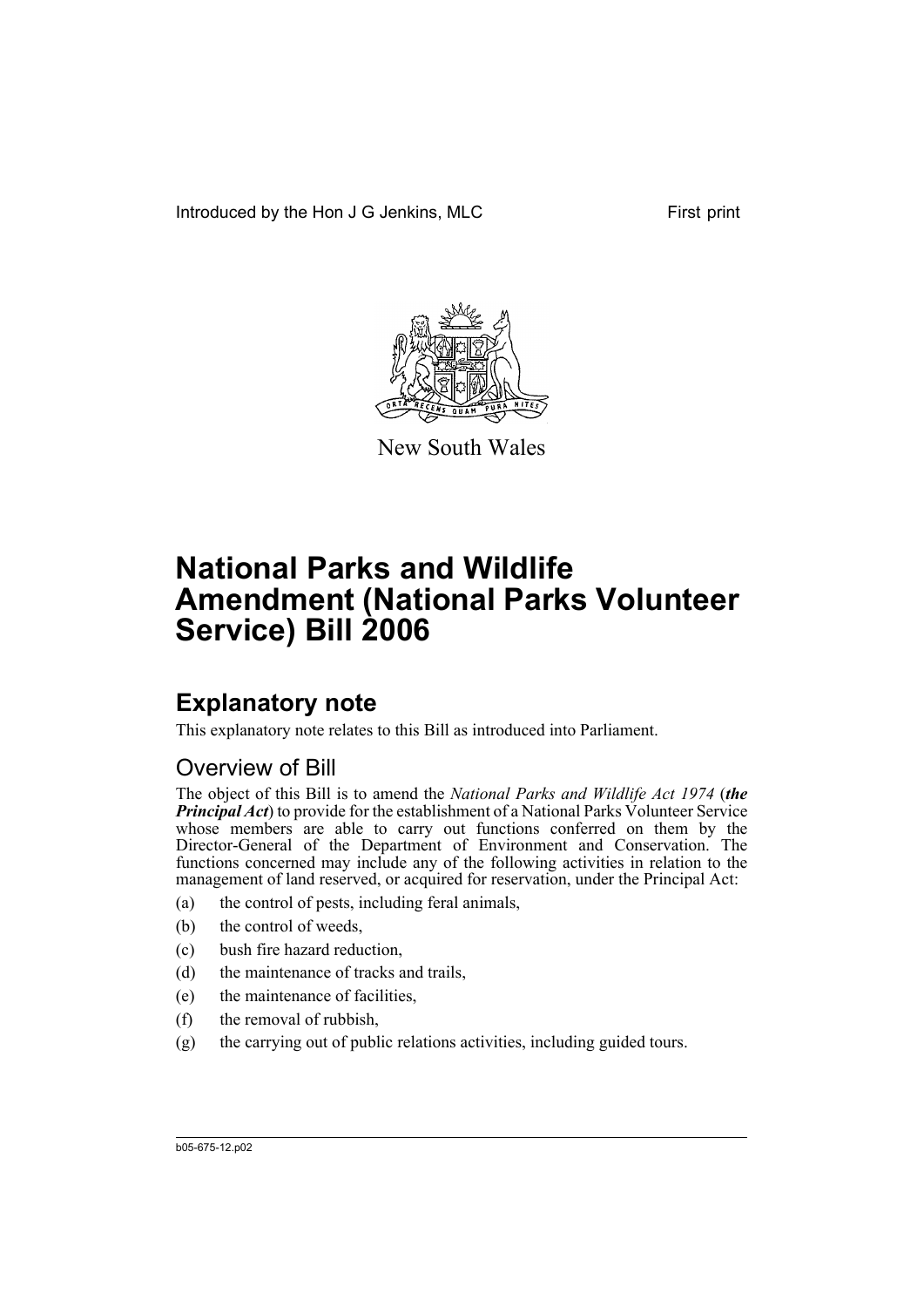Explanatory note

### Outline of provisions

**Clause 1** sets out the name (also called the short title) of the proposed Act.

**Clause 2** provides for the commencement of the proposed Act on the date of assent.

**Clause 3** is a formal provision that gives effect to the amendments to the Principal Act set out in Schedule 1.

**Clause 4** provides for the repeal of the proposed Act after all the amendments made by the proposed Act have commenced. Once the amendments have commenced the proposed Act will be spent and section 30 of the *Interpretation Act 1987* provides that the repeal of an amending Act does not affect the amendments made by that Act.

### **Schedule 1 Amendments**

**Schedule 1 [1]** inserts a definition of *national parks volunteer* for the purposes of the Principal Act.

**Schedule 1 [3]** inserts a new Division 3A into Part 2 of the Principal Act, which establishes the scheme for a National Parks Volunteer Service referred to in the Overview.

Under proposed section 20B, the Director-General may appoint a person to the Volunteer Service. Proposed section 20C enables such a person to exercise the functions of a national parks volunteer for the term specified in the instrument of appointment concerned unless the person's appointment is sooner revoked.

Proposed section 20D provides that a national parks volunteer has any functions determined by the Director-General. Those functions may include the activities in relation to the management of land reserved, or acquired for reservation, under the Principal Act that are referred to in the Overview.

Proposed section 20E provides that a person appointed as a national parks volunteer is not a worker for the purposes of the *Workers Compensation Act 1987* or the *Workplace Injury Management and Workers Compensation Act 1998*, and not an employee for the purposes of the *Industrial Relations Act 1996* or any other Act or law. It also provides for the application of the *Law Reform (Vicarious Liability) Act 1983* and the *Occupational Health and Safety Act 2000* in relation to national parks volunteers.

**Schedule 1 [2] and [5]** are consequential on the amendments made by Schedule 1 [3].

**Schedule 1 [4]** amends section 154 of the Principal Act (the general regulation-making power) to enable regulations to be made for or with respect to the powers, authorities, duties and functions of national parks volunteers.

**Schedule 1 [6]** amends clause 1 of Schedule 3 to the Principal Act to enable the Governor to make regulations of a savings or transitional nature consequent on the enactment of the proposed Act.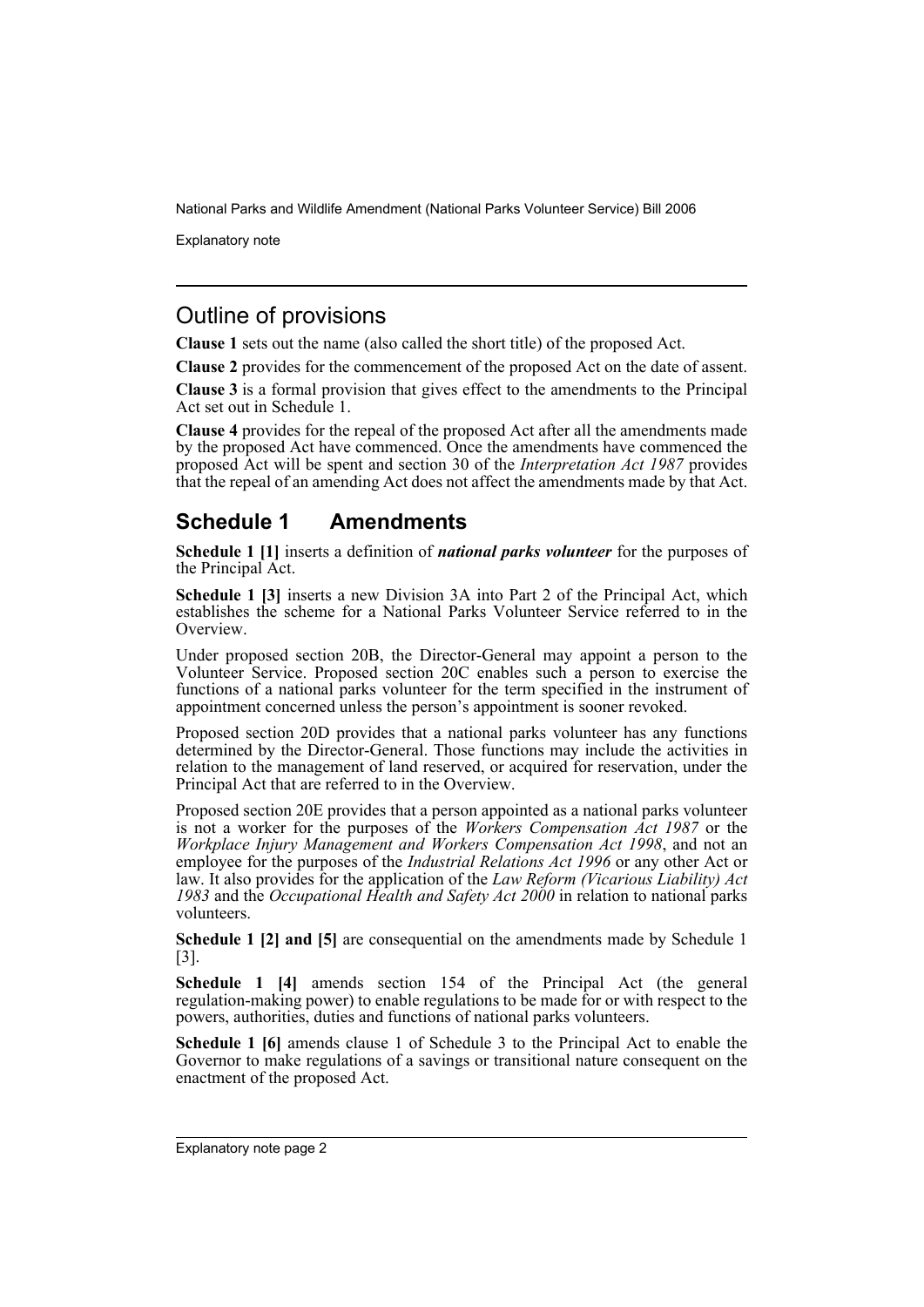Introduced by the Hon J G Jenkins, MLC First print



New South Wales

# **National Parks and Wildlife Amendment (National Parks Volunteer Service) Bill 2006**

## **Contents**

|                                                         | Page |
|---------------------------------------------------------|------|
| Name of Act                                             |      |
| Commencement                                            |      |
| Amendment of National Parks and Wildlife Act 1974 No 80 |      |
| Repeal of Act                                           |      |
| Schedule 1 Amendments                                   |      |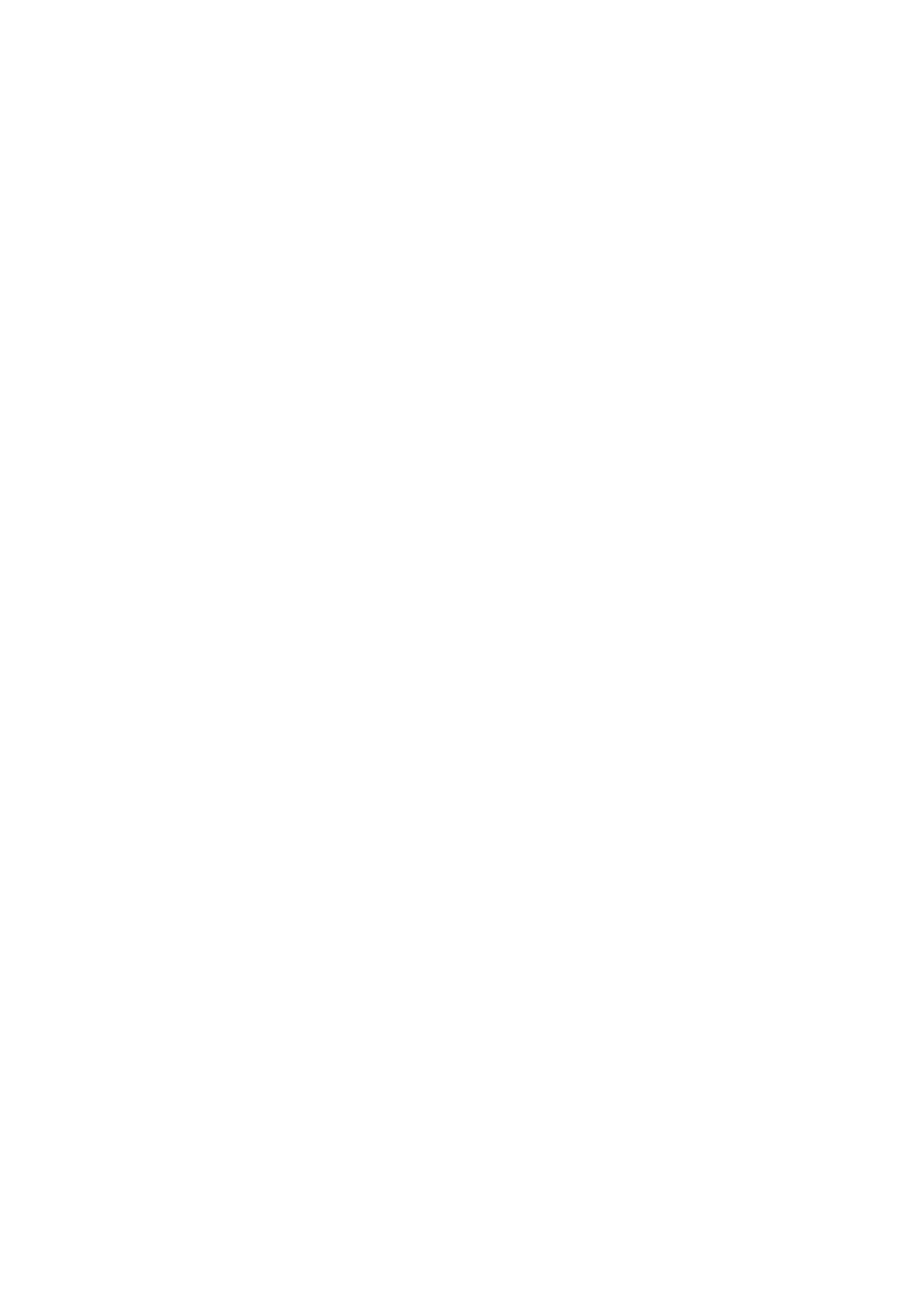

New South Wales

## **National Parks and Wildlife Amendment (National Parks Volunteer Service) Bill 2006**

No , 2006

#### **A Bill for**

An Act to amend the *National Parks and Wildlife Act 1974* to provide for the establishment and operation of a National Parks Volunteer Service and to confer on it certain functions in relation to national parks.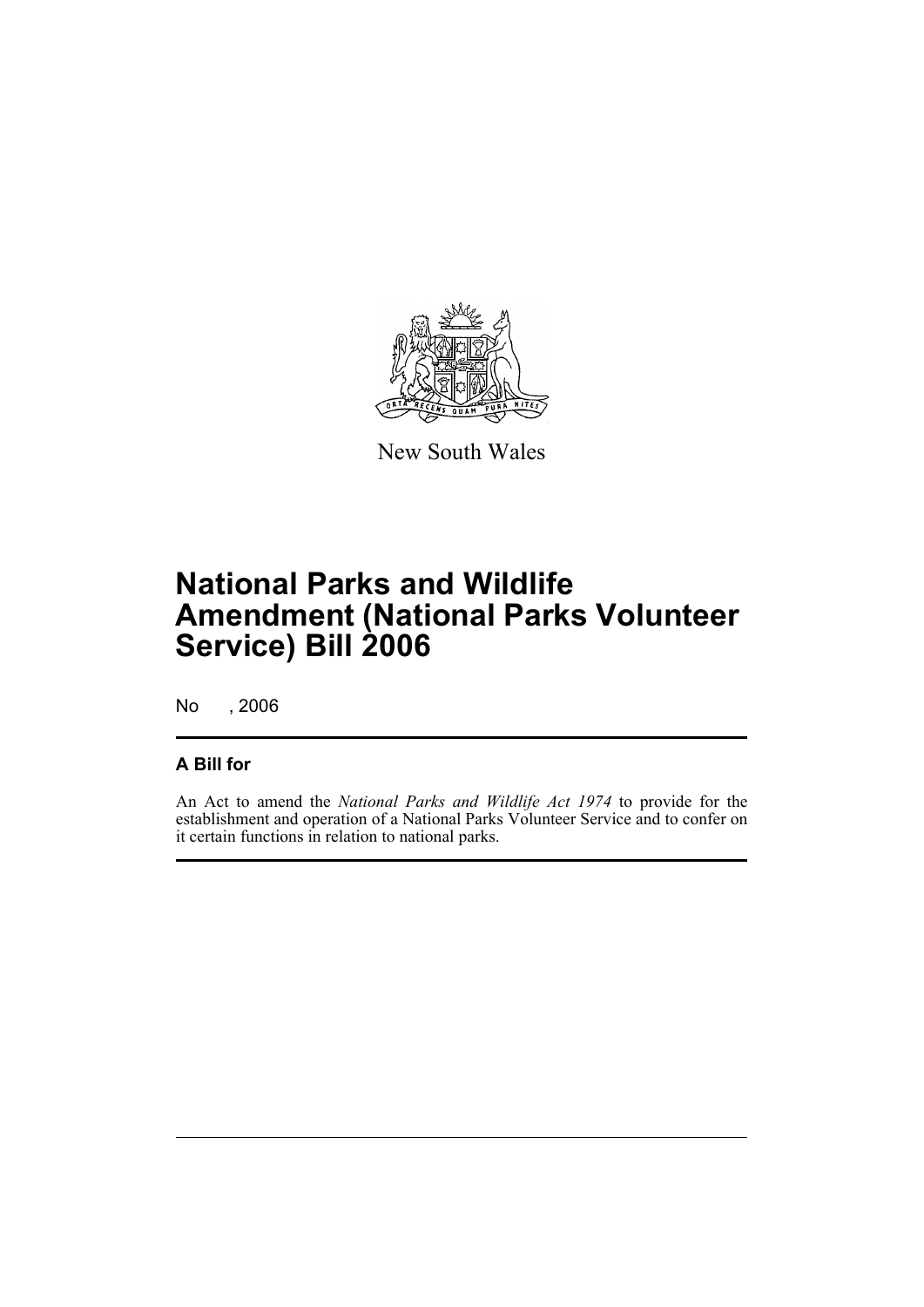|              |                      | The Legislature of New South Wales enacts:                                                                                                                |                |
|--------------|----------------------|-----------------------------------------------------------------------------------------------------------------------------------------------------------|----------------|
| 1            | Name of Act          |                                                                                                                                                           | $\overline{2}$ |
|              |                      | This Act is the National Parks and Wildlife Amendment (National Parks<br>Volunteer Service) Act 2006.                                                     | 3<br>4         |
| $\mathbf{2}$ | Commencement         |                                                                                                                                                           | 5              |
|              |                      | This Act commences on the date of assent.                                                                                                                 | 6              |
| 3            |                      | Amendment of National Parks and Wildlife Act 1974 No 80                                                                                                   | 7              |
|              | Schedule 1.          | The National Parks and Wildlife Act 1974 is amended as set out in                                                                                         | 8<br>9         |
| 4            | <b>Repeal of Act</b> |                                                                                                                                                           | 10             |
|              | (1)<br>commences.    | This Act is repealed on the day following the day on which this Act                                                                                       | 11<br>12       |
|              | (2)                  | The repeal of this Act does not, because of the operation of section 30<br>of the <i>Interpretation Act 1987</i> , affect any amendment made by this Act. | 13<br>14       |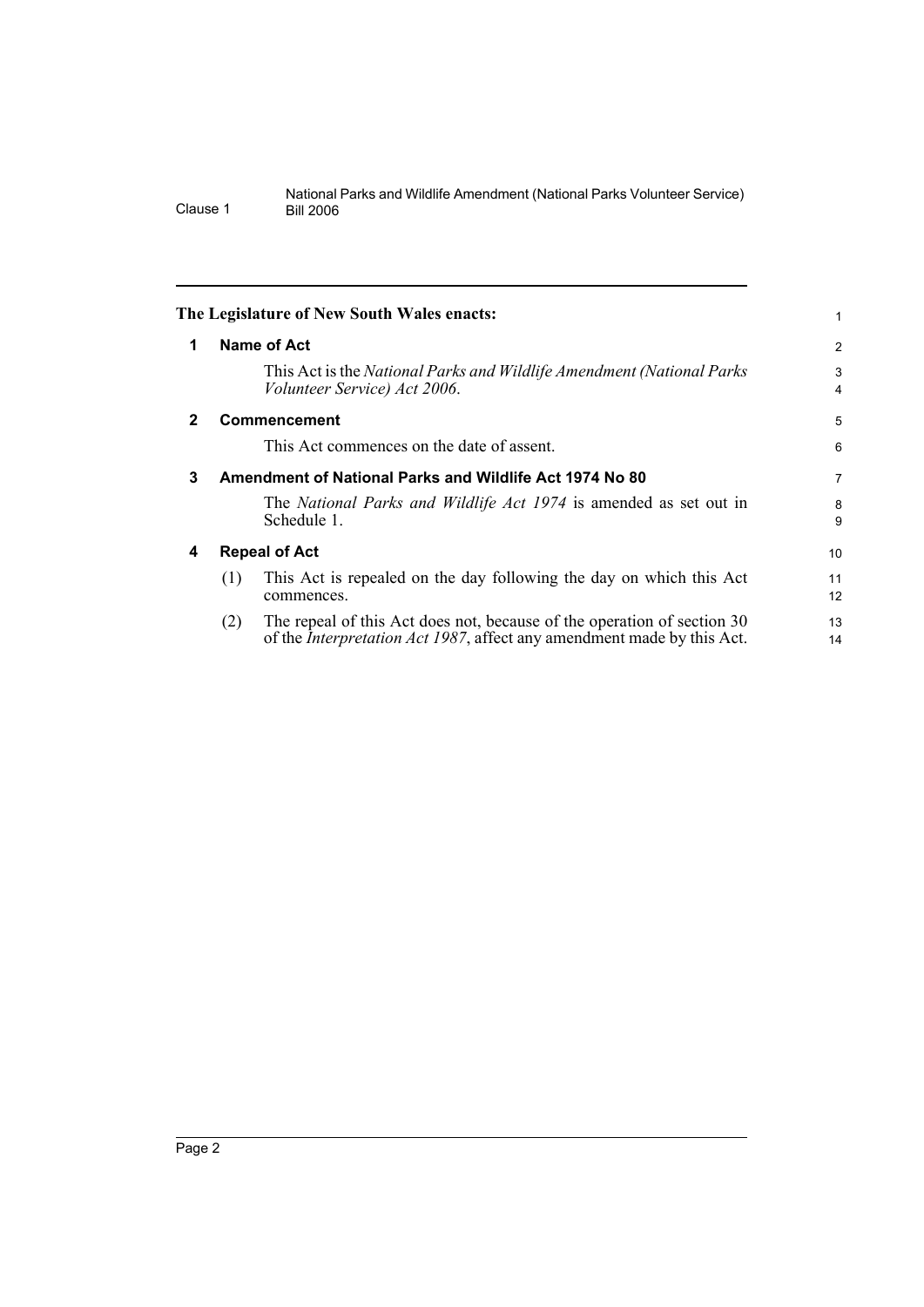Amendments **Amendments** Schedule 1

#### **Schedule 1 Amendments** (Section 3) **[1] Section 5 Definitions** Insert in alphabetical order in section 5 (1): *national parks volunteer* means a person appointed to the National Parks Volunteer Service under Division 3A of Part 2. **[2] Section 8 Miscellaneous functions of Director-General** Insert ", national parks volunteers" after "prospective honorary rangers" in section  $8(8)$ . **[3] Part 2, Division 3A** Insert after Division 3: **Division 3A National Parks Volunteer Service 20A Definitions** In this Division: *exercise* a function includes perform a duty. *function* includes a power, authority or duty. **20B Appointment of volunteers** The Director-General may, by instrument in writing, appoint such persons as the Director-General considers suitable to the National Parks Volunteer Service. **20C Terms of service** (1) A person appointed to the National Parks Volunteer Service has and may exercise the functions of a national parks volunteer for the term specified in the instrument of the person's appointment to the National Parks Volunteer Service unless the person's appointment is sooner revoked. (2) The Director-General may, at any time and for any reason, revoke a person's appointment as a national parks volunteer. **20D Functions** (1) A national parks volunteer has any functions that may be determined by the Director-General from time to time, subject to the regulations. 1  $\overline{2}$ 3 4 5 6 7 8 9 10 11 12 13 14 15 16 17 18 19 20 21 22 23 24 25 26 27 28 29 30 31 32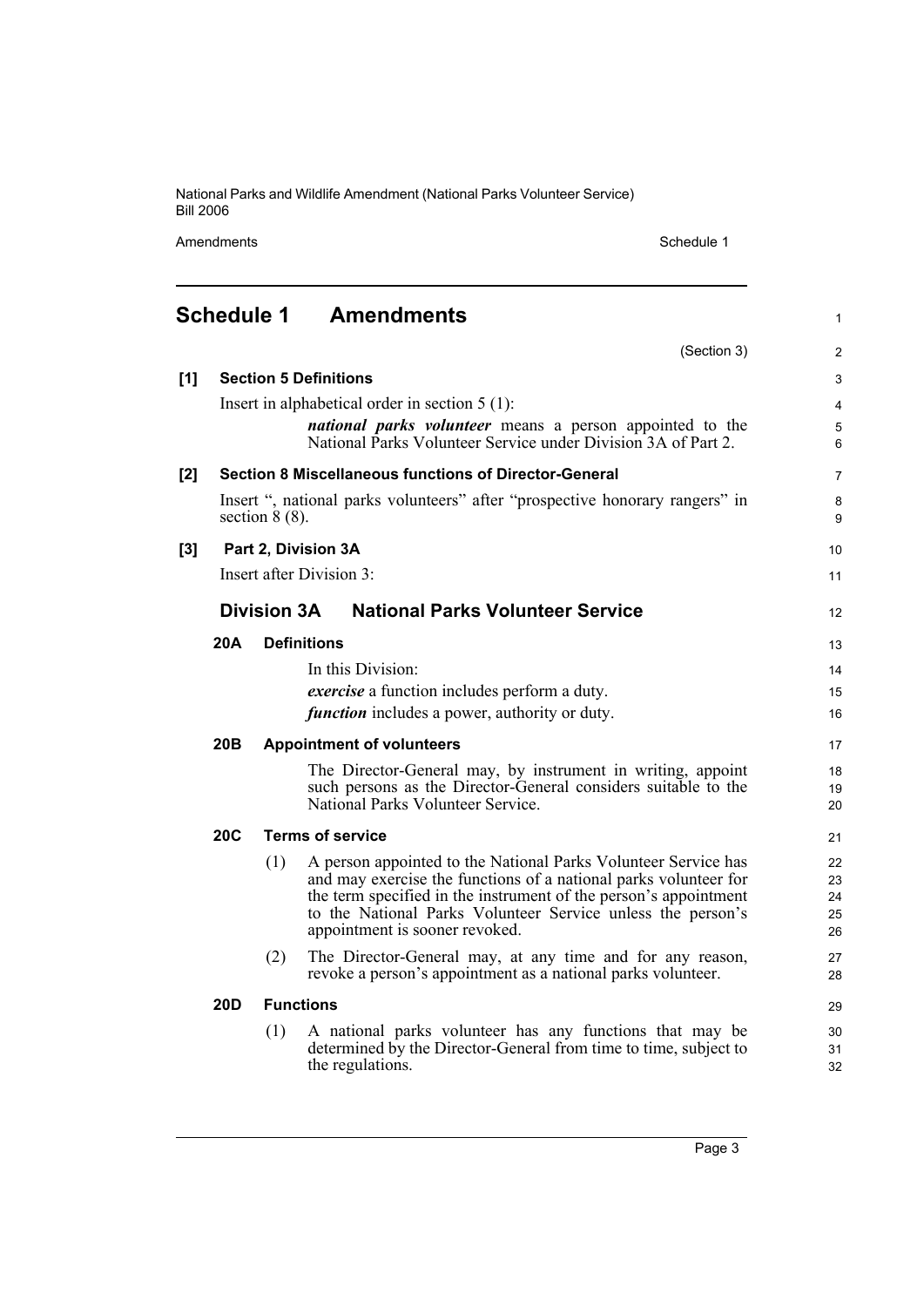Schedule 1 Amendments

|     |            | (2)         | Without limiting subsection $(1)$ , those functions may include any<br>of the following activities in relation to the management of land<br>reserved, or acquired for reservation, under this Act:                                                                                                               | $\mathbf{1}$<br>$\boldsymbol{2}$<br>3 |
|-----|------------|-------------|------------------------------------------------------------------------------------------------------------------------------------------------------------------------------------------------------------------------------------------------------------------------------------------------------------------|---------------------------------------|
|     |            |             | the control of pests, including feral animals (not being<br>(a)<br>protected fauna),                                                                                                                                                                                                                             | $\overline{\mathbf{4}}$<br>5          |
|     |            |             | the control of weeds,<br>(b)                                                                                                                                                                                                                                                                                     | 6                                     |
|     |            |             | bush fire hazard reduction,<br>(c)                                                                                                                                                                                                                                                                               | 7                                     |
|     |            |             | (d)<br>the maintenance of tracks and trails,                                                                                                                                                                                                                                                                     | 8                                     |
|     |            |             | the maintenance of facilities,<br>(e)                                                                                                                                                                                                                                                                            | 9                                     |
|     |            |             | the removal of rubbish,<br>(f)                                                                                                                                                                                                                                                                                   | 10                                    |
|     |            |             | the carrying out of public relations activities, including<br>(g)<br>guided tours.                                                                                                                                                                                                                               | 11<br>12                              |
|     |            | (3)         | The functions of a national parks volunteer may, but need not, be<br>exercised under the supervision of a member of staff of the<br>Department of Environment and Conservation.                                                                                                                                  | 13<br>14<br>15                        |
|     | <b>20E</b> |             | <b>Employment status</b>                                                                                                                                                                                                                                                                                         | 16                                    |
|     |            | (1)         | A person appointed as a national parks volunteer is not, as a result<br>of the appointment:                                                                                                                                                                                                                      | 17<br>18                              |
|     |            |             | a worker for the purposes of the <i>Workers Compensation</i><br>(a)<br>Act 1987 or the Workplace Injury Management and<br><i>Workers Compensation Act 1998</i> , or                                                                                                                                              | 19<br>20<br>21                        |
|     |            |             | an employee (however described) for the purposes of the<br>(b)<br><i>Industrial Relations Act 1996</i> or any other Act or law.                                                                                                                                                                                  | 22<br>23                              |
|     |            | (2)         | Despite subsection (1), the Law Reform (Vicarious Liability) Act<br>1983 and the Occupational Health and Safety Act 2000 apply in<br>relation to a national parks volunteer in the same way as those<br>Acts apply in relation to a person who is employed in the<br>Department of Environment and Conservation. | 24<br>25<br>26<br>27<br>28            |
| [4] |            |             | <b>Section 154 Regulations</b>                                                                                                                                                                                                                                                                                   | 29                                    |
|     |            |             | Insert "national parks volunteers," after "honorary rangers," in section 154 (a).                                                                                                                                                                                                                                | 30                                    |
| [5] |            | officer etc | Section 169 Impersonating, assaulting, resisting or obstructing an                                                                                                                                                                                                                                               | 31<br>32                              |
|     |            |             | Insert after section $169(1)$ :                                                                                                                                                                                                                                                                                  | 33                                    |
|     |            | (1A)        | A national parks volunteer is not to be regarded, for the purposes<br>of subsection (1), as impersonating a person referred to in that<br>subsection merely because the volunteer is exercising his or her<br>powers, authorities, duties or functions as a volunteer.                                           | 34<br>35<br>36<br>37                  |
|     |            |             |                                                                                                                                                                                                                                                                                                                  |                                       |

 $[4]$